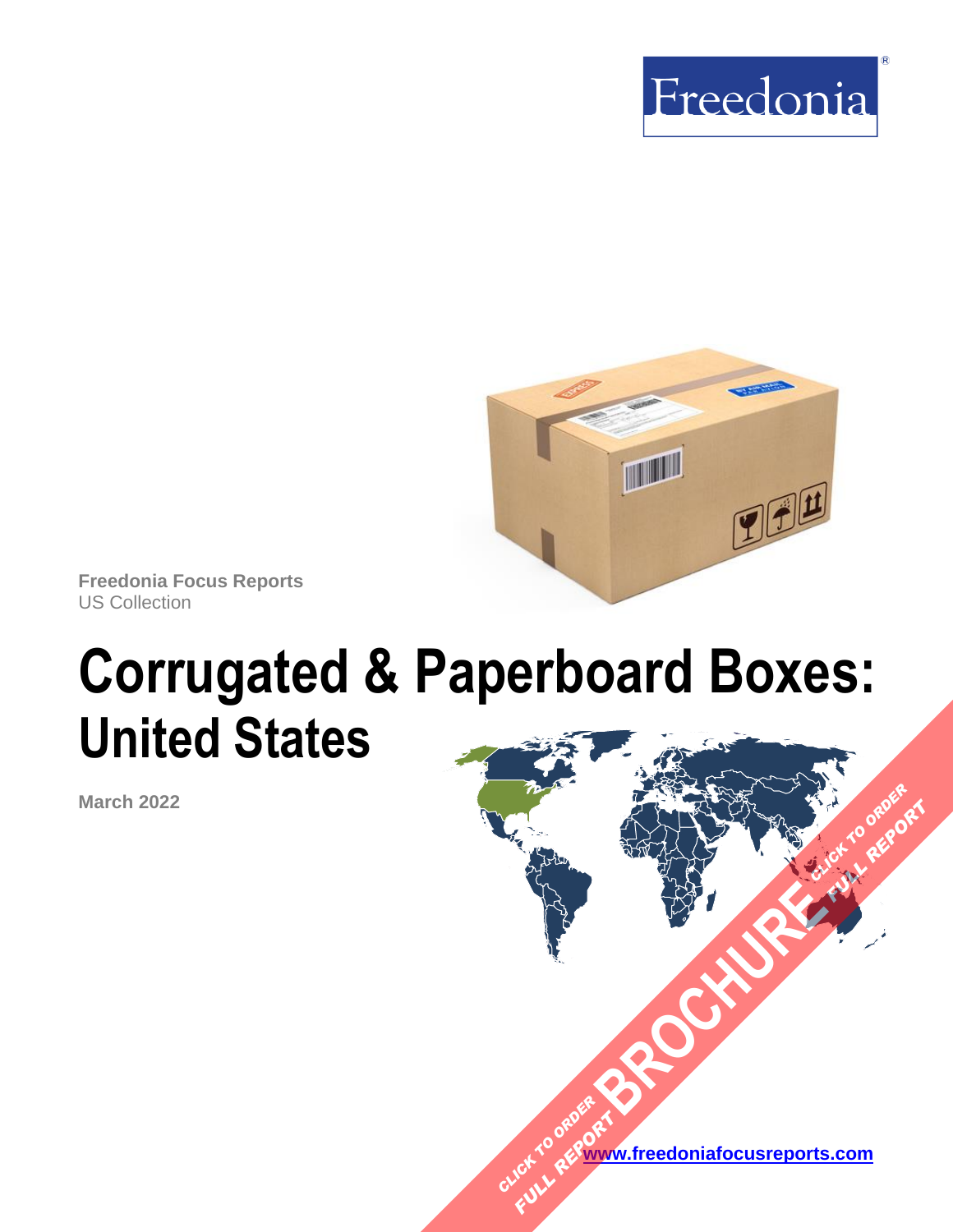## **Table of Contents**

|    | 1. Highlights                       | 3              |
|----|-------------------------------------|----------------|
|    | 2. Market Environment               | 5              |
|    | <b>Historical Trends</b>            | 5              |
|    | Key Economic Indicators             | $\overline{7}$ |
|    | COVID-19 Impact                     | 8              |
|    | <b>Sustainability Initiatives</b>   | 10             |
| 3. | <b>Segmentation &amp; Forecasts</b> | 13             |
|    | Products                            | 13             |
|    | <b>Corrugated Boxes</b>             | 14             |
|    | <b>Folding Paperboard Cartons</b>   | 15             |
|    | Set-Up Paperboard Boxes             | 16             |
|    | <b>Markets</b>                      | 18             |
|    | Food & Beverages                    | 19             |
|    | Nonfood Nondurable Goods            | 20             |
|    | <b>Durable Goods</b>                | 20             |
|    | Nonmanufacturing                    | 21             |
|    | Supply & Demand                     | 23             |
|    | 4. Industry Structure               | 24             |
|    | <b>Industry Characteristics</b>     | 24             |
|    | <b>Market Share</b>                 | 25             |
|    | <b>International Paper</b>          | 26             |
|    | WestRock                            | 27             |
|    | <b>Graphic Packaging</b>            | 27             |
|    | 5. About This Report                | 29             |
|    | Scope                               | 29             |
|    | Sources                             | 30             |
|    | <b>Industry Codes</b>               | 30             |
|    | Freedonia Methodology               | 30             |
|    | Resources                           | 32             |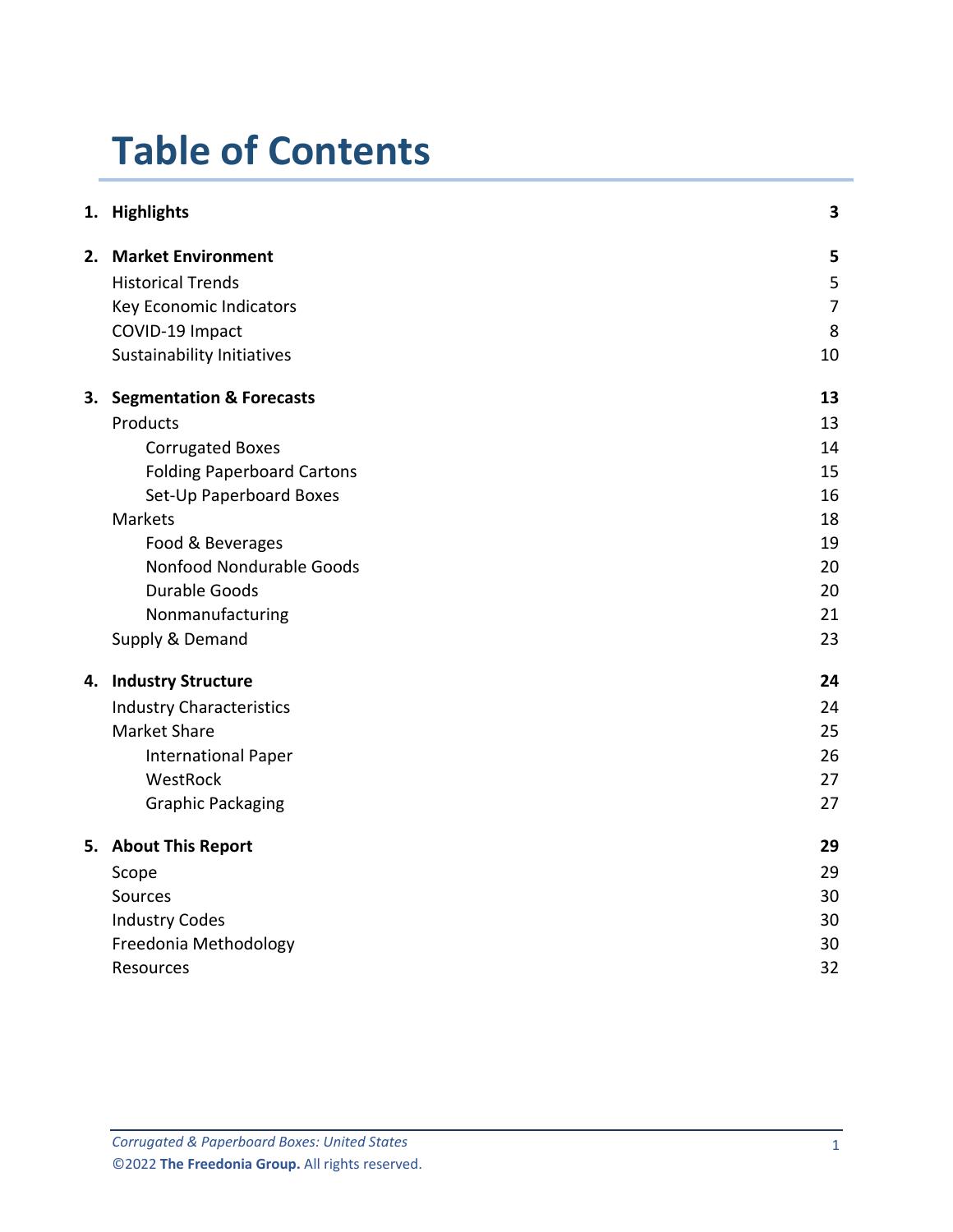## **List of Tables & Figures**

| Figure 1   Key Trends in US Corrugated & Paperboard Box Demand, 2021 - 2026                | 4              |
|--------------------------------------------------------------------------------------------|----------------|
| Figure 2   US Corrugated & Paperboard Box Demand Trends, 2011 - 2021                       | 6              |
| Table 1   Key Indicators for US Corrugated & Paperboard Box Demand, 2011 - 2026 (US\$ bil) | $\overline{7}$ |
| Figure 3   US Corrugated & Paperboard Box Demand by Product, 2011 - 2026 (US\$ bil)        | 13             |
| Table 2   US Corrugated & Paperboard Box Demand by Product, 2011 - 2026 (US\$ mil)         | 13             |
| Figure 4   US Corrugated & Paperboard Box Demand by Product, 2011 - 2026 (%)               | 17             |
| Figure 5   US Corrugated & Paperboard Box Demand by Market, 2011 - 2026 (US\$ bil)         | 18             |
| Table 3   US Corrugated & Paperboard Box Demand by Market, 2011 - 2026 (US\$ mil)          | 18             |
| Figure 6   US Corrugated & Paperboard Box Demand by Market, 2011 - 2026 (%)                | 22             |
| Table 4   US Corrugated & Paperboard Box Supply & Demand, 2011 - 2026 (US\$ mil)           | 23             |
| Figure 7   US Corrugated & Paperboard Box Market Share by Company, 2021 (%)                | 25             |
| Table 5   Leading Suppliers to the US Corrugated & Paperboard Box Market by Product        | 26             |
| Table 6   NAICS & SIC Codes Related to Corrugated & Paperboard Boxes                       | 30             |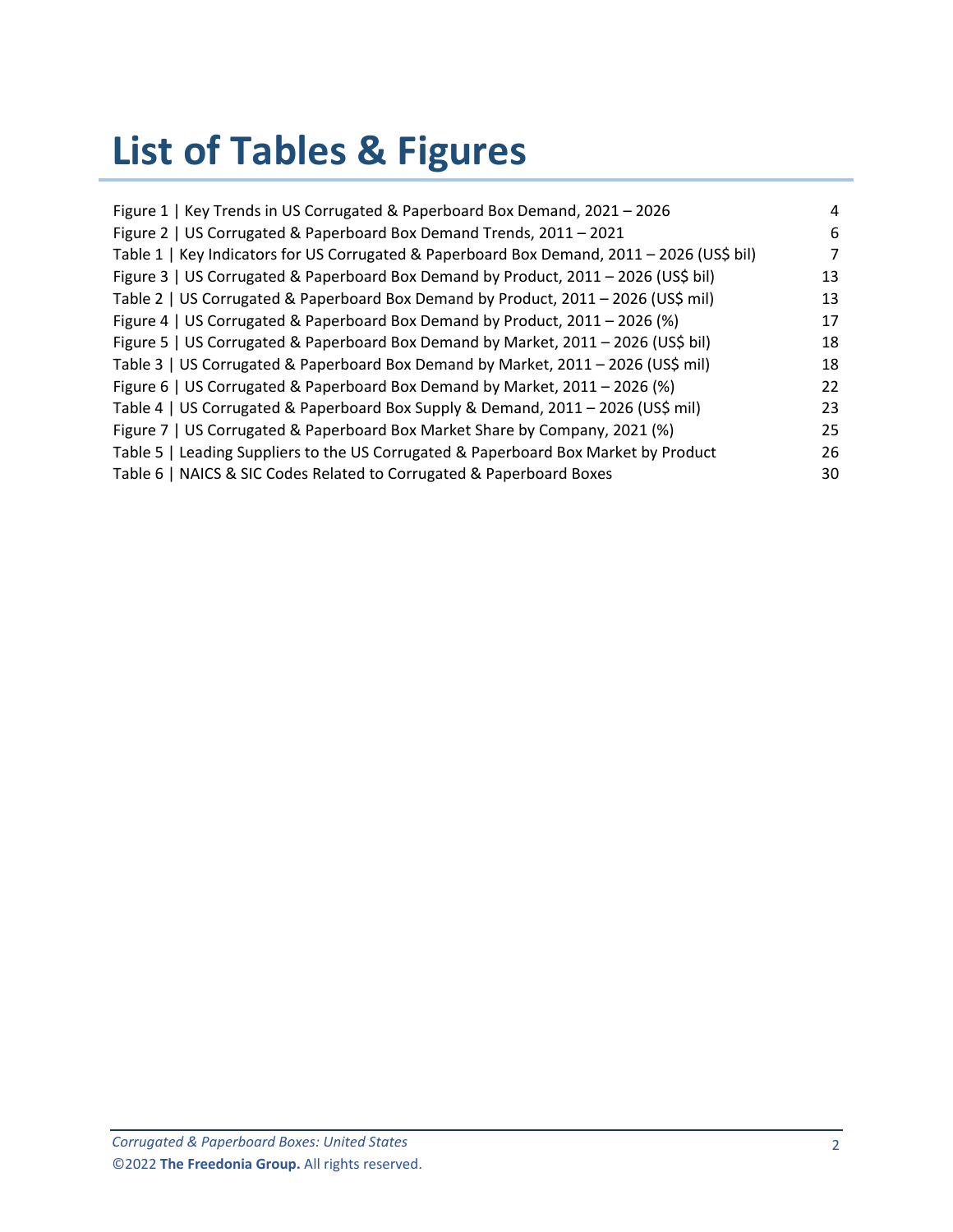## <span id="page-3-0"></span>**5. About This Report**

### <span id="page-3-1"></span>**Scope**

This report forecasts to 2026 US corrugated and paperboard box demand in nominal US dollars at the manufacturer level. Total demand is segmented by product in terms of:

- corrugated boxes
- folding paperboard cartons
- set-up paperboard boxes

Total demand is also segmented by market as follows:

- food and beverages
- nonfood nondurable goods
- durable goods
- nonmanufacturing markets such as foodservice, e-commerce, and moving/storage

To illustrate historical trends, total demand is provided in annual series from 2011 to 2021; production and the various segments are reported at five-year intervals for 2011, 2016, and 2021.

Excluded from this report are products such as:

- aseptic and gable top cartons
- composite cans
- non folding sanitary paperboard food containers
- non-box corrugated products (e.g., displays, pizza and cake circles, partitions and edge protectors)
- paperboard backings of blister packaging
- paperboard trays and related non-box foodservice items

Excluded from the market scope are large-scale, online business-to-business sales, such as bulk chemicals from a chemical producer to a motor vehicle parts manufacturer.

Key macroeconomic indicators are also provided with quantified trends. Other various topics, including profiles of pertinent leading companies, are covered in this report. A full outline of report items by page is available in the Table of Contents.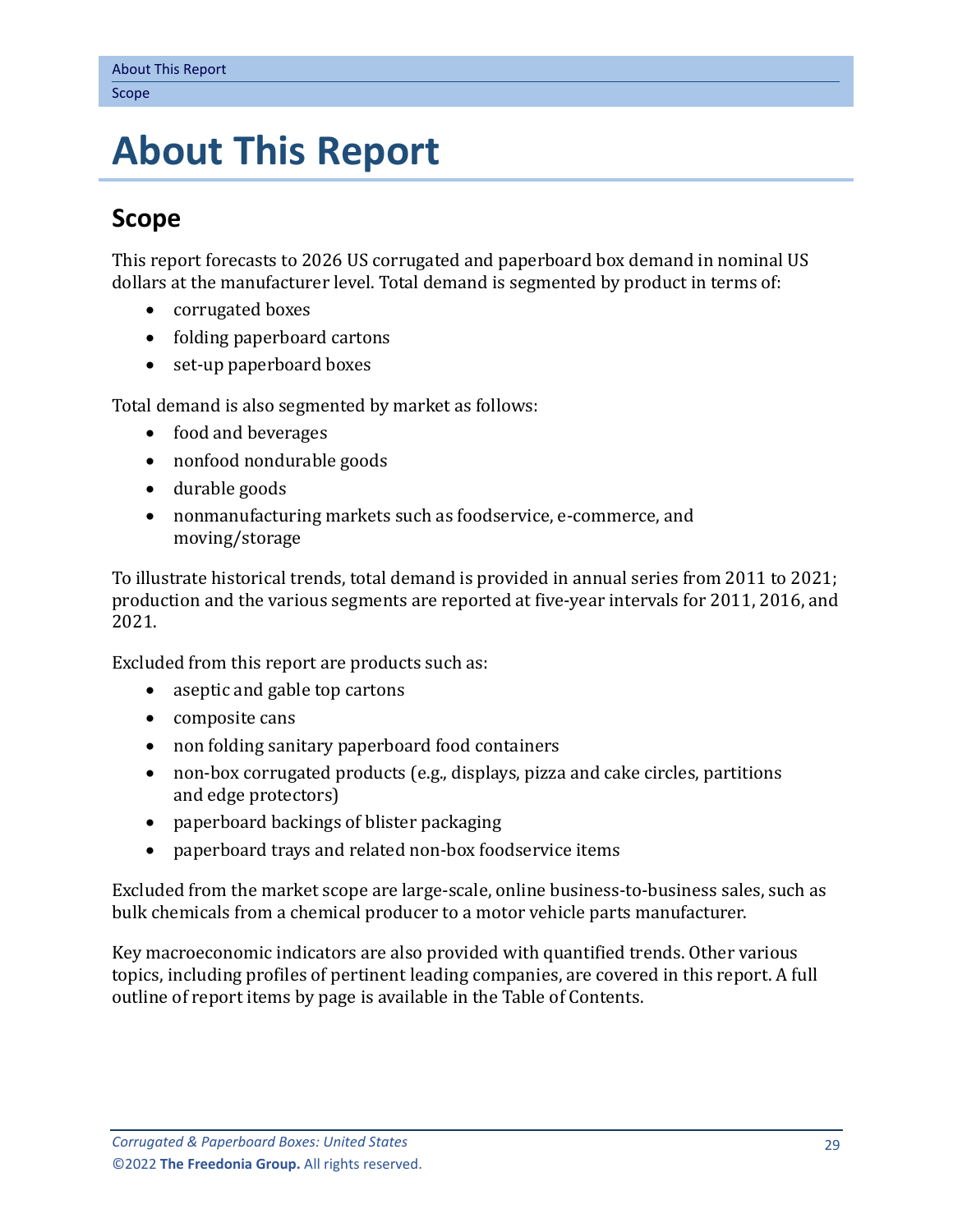### <span id="page-4-0"></span>**Sources**

*Corrugated & Paperboard Boxes: United States* (FF30013) is based on *[Corrugated &](http://www.freedoniagroup.com/DocumentDetails.aspx?ReferrerId=FL-FOCUS&studyid=4292)  [Paperboard Boxes,](http://www.freedoniagroup.com/DocumentDetails.aspx?ReferrerId=FL-FOCUS&studyid=4292)* a comprehensive industry study published by The Freedonia Group. Reported findings represent the synthesis and analysis of data from various primary, secondary, macroeconomic, and demographic sources, such as:

- firms participating in the industry, and their suppliers and customers
- government/public agencies
- intergovernmental organizations
- trade associations and their publications
- the business and trade press
- indicator forecasts by The Freedonia Group
- the findings of other reports and studies by The Freedonia Group and Packaged Facts

Specific sources and additional resources are listed in the Resources section of this publication for reference and to facilitate further research.

## <span id="page-4-1"></span>**Industry Codes**

<span id="page-4-3"></span>

| Table 6   NAICS & SIC Codes Related to Corrugated & Paperboard Boxes |                                              |                                                         |                                              |        |                  |      |                  |
|----------------------------------------------------------------------|----------------------------------------------|---------------------------------------------------------|----------------------------------------------|--------|------------------|------|------------------|
| NAICS/SCIAN 2017<br>North American Industry Classification System    |                                              | <b>SIC</b><br><b>Standard Industrial Classification</b> |                                              |        |                  |      |                  |
|                                                                      |                                              |                                                         |                                              | 322130 | Paperboard Mills | 2631 | Paperboard Mills |
| 322211                                                               | Corrugated and Solid Fiber Box Manufacturing | 2652                                                    | Setup Paperboard Boxes                       |        |                  |      |                  |
| 322212                                                               | Folding Paperboard Box Manufacturing         | 2653                                                    | <b>Corrugated and Solid Fiber Boxes</b>      |        |                  |      |                  |
| 322219                                                               | Other Paperboard Container Manufacturing     | 2657                                                    | Folding Paperboard Boxes, Including Sanitary |        |                  |      |                  |

Source: US Census Bureau

## <span id="page-4-2"></span>**Freedonia Methodology**

The Freedonia Group, a subsidiary of MarketResearch.com, has been in business for more than 30 years and in that time has developed a comprehensive approach to data analysis that takes into account the variety of industries covered and the evolving needs of our customers.

Every industry presents different challenges in market sizing and forecasting, and this requires flexibility in methodology and approach. Freedonia methodology integrates a variety of quantitative and qualitative techniques to present the best overall picture of a market's current position as well as its future outlook: When published data are available, we make sure they are correct and representative of reality. We understand that published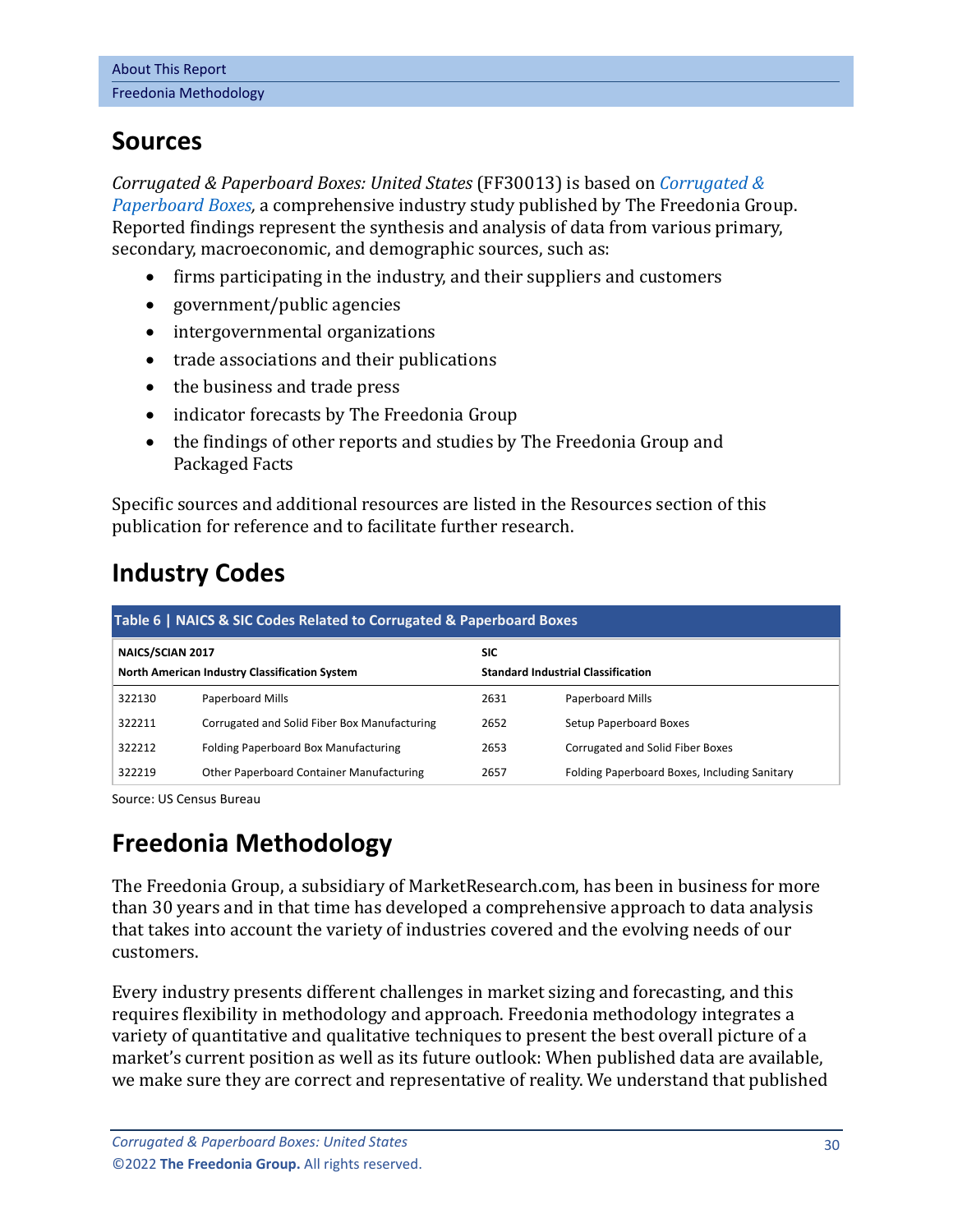| <b>About This Report</b> |  |
|--------------------------|--|
| Freedonia Methodology    |  |

data often have flaws either in scope or quality, and adjustments are made accordingly. Where no data are available, we use various methodologies to develop market sizing (both top-down and bottom-up) and then triangulate those results to come up with the most accurate data series possible. Regardless of approach, we also talk to industry participants to verify both historical perspective and future growth opportunities.

Methods used in the preparation of Freedonia market research include, but are not limited to, the following activities: comprehensive data mining and evaluation, primary research, consensus forecasting and analysis, ratio analysis using key indicators, regression analysis, end use growth indices and intensity factors, purchase power parity adjustments for global data, consumer and end user surveys, market share and corporate sales analysis, product lifespan analysis, product or market life cycle analysis, graphical data modeling, long-term historical trend analysis, bottom-up and top-down demand modeling, and comparative market size ranking.

Freedonia quantifies trends in various measures of growth and volatility. Growth (or decline) expressed as an average annual growth rate (AAGR) is the least squares growth rate, which takes into account all available datapoints over a period. The volatility of datapoints around a least squares growth trend over time is expressed via the coefficient of determination, or  $r^2$ . The most stable data series relative to the trend carries an  $r^2$  value of 1.0; the most volatile – 0.0. Growth calculated as a compound annual growth rate (CAGR) employs, by definition, only the first and last datapoints over a period. The CAGR is used to describe forecast growth, defined as the expected trend beginning in the base year and ending in the forecast year. Readers are encouraged to consider historical volatility when assessing particular annual values along the forecast trend, including in the forecast year.

### **Copyright & Licensing**

The full report is protected by copyright laws of the United States of America and international treaties. The entire contents of the publication are copyrighted by The Freedonia Group.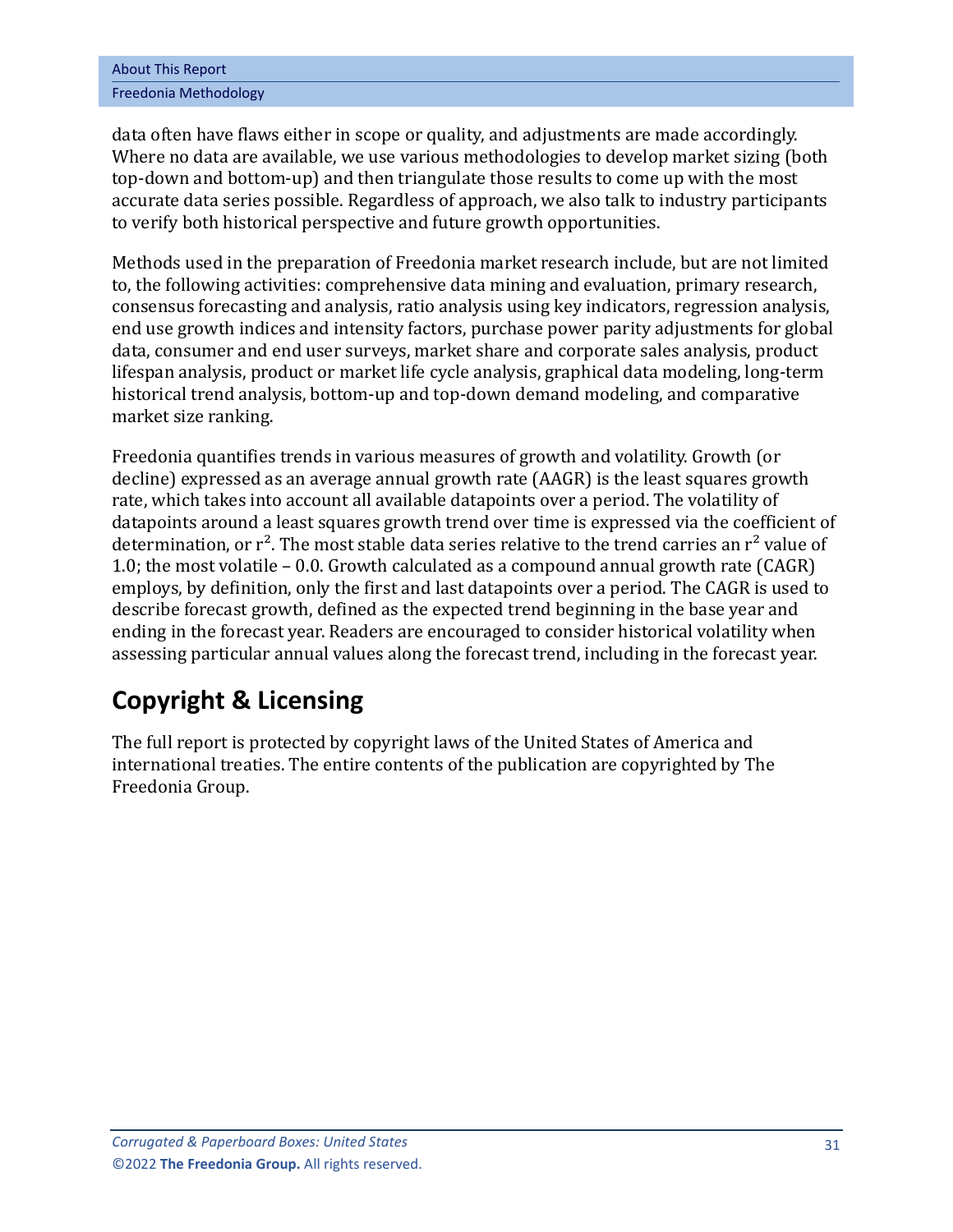#### <span id="page-6-0"></span>**Resources**

#### **The Freedonia Group**

*[Corrugated & Paperboard Boxes](http://www.freedoniagroup.com/DocumentDetails.aspx?ReferrerId=FL-FOCUS&studyid=4292)*

#### **[Freedonia Industry Studies](http://www.freedoniagroup.com/Home.aspx?ReferrerId=FL-Focus)**

*[Cannabis Packaging Opportunities](https://www.freedoniagroup.com/DocumentDetails.aspx?ReferrerId=FL-FOCUS&StudyId=3773) [Food Packaging](https://www.freedoniagroup.com/DocumentDetails.aspx?ReferrerId=FL-FOCUS&StudyId=4149) [Food Packaging Consumer Insights](https://www.freedoniagroup.com/DocumentDetails.aspx?ReferrerId=FL-FOCUS&StudyId=4339) [Foodservice Single-Use Products in the US](https://www.freedoniagroup.com/DocumentDetails.aspx?ReferrerId=FL-FOCUS&StudyId=3774) [Fresh Produce Corrugated Boxes](https://www.freedoniagroup.com/DocumentDetails.aspx?ReferrerId=FL-FOCUS&StudyId=4169) [Fresh Produce Packaging](https://www.freedoniagroup.com/DocumentDetails.aspx?ReferrerId=FL-FOCUS&StudyId=4048) [Frozen Food Boxes & Cartons](https://www.freedoniagroup.com/DocumentDetails.aspx?ReferrerId=FL-FOCUS&StudyId=4108) [Frozen Food Packaging](https://www.freedoniagroup.com/DocumentDetails.aspx?ReferrerId=FL-FOCUS&StudyId=3966) [Global Bulk Packaging](https://www.freedoniagroup.com/DocumentDetails.aspx?ReferrerId=FL-FOCUS&StudyId=3612) [Global Corrugated Boxes](https://www.freedoniagroup.com/DocumentDetails.aspx?ReferrerId=FL-FOCUS&StudyId=3737) [Global E-Commerce Packaging](https://www.freedoniagroup.com/DocumentDetails.aspx?ReferrerId=FL-FOCUS&StudyId=3744) [Global Foodservice](https://www.freedoniagroup.com/DocumentDetails.aspx?ReferrerId=FL-FOCUS&StudyId=3817) [Global Foodservice Single-Use Products](https://www.freedoniagroup.com/DocumentDetails.aspx?ReferrerId=FL-FOCUS&StudyId=3829) [Global Packaging Machinery](https://www.freedoniagroup.com/DocumentDetails.aspx?ReferrerId=FL-FOCUS&StudyId=4307) [Global Pharmaceutical Packaging](https://www.freedoniagroup.com/DocumentDetails.aspx?ReferrerId=FL-FOCUS&StudyId=4215) [Global Pressure Sensitive Tapes](https://www.freedoniagroup.com/DocumentDetails.aspx?ReferrerId=FL-FOCUS&StudyId=4145) [Global Protective Packaging](https://www.freedoniagroup.com/DocumentDetails.aspx?ReferrerId=FL-FOCUS&StudyId=3741) [Meat, Poultry, & Seafood Packaging](https://www.freedoniagroup.com/DocumentDetails.aspx?ReferrerId=FL-FOCUS&StudyId=3787) [Pharmaceutical Packaging](https://www.freedoniagroup.com/DocumentDetails.aspx?ReferrerId=FL-FOCUS&StudyId=3816) [Protective Packaging](https://www.freedoniagroup.com/DocumentDetails.aspx?ReferrerId=FL-FOCUS&StudyId=3797) [Rigid Bulk Packaging](https://www.freedoniagroup.com/DocumentDetails.aspx?ReferrerId=FL-FOCUS&StudyId=3704)*

#### **[Freedonia Focus Reports](https://www.freedoniafocusreports.com/redirect.asp?progid=89534&url=/)**

*[Corrugated Boxes: United States](https://www.freedoniafocusreports.com/Corrugated-Boxes-United-States-FF30047/?progid=89534) [Frozen Food Packaging: United States](https://www.freedoniafocusreports.com/Frozen-Food-Packaging-United-States-FF30037/?progid=89534) [Global Labels](https://www.freedoniafocusreports.com/Global-Labels-FW30023/?progid=89534) [Meat Packaging: United States](https://www.freedoniafocusreports.com/Meat-Packaging-United-States-FF30063/?progid=89534) [Poultry Packaging: United States](https://www.freedoniafocusreports.com/Poultry-Packaging-United-States-FF30064/?progid=89534)*

#### **[Freedonia Custom Research](http://www.freedoniagroup.com/CustomResearch.aspx?ReferrerId=FL-Focus)**

#### **Packaged Facts**

*[The Future of Grocery: Online Grocery, Meal Kits, & Direct-to-Consumer Food](https://www.packagedfacts.com/Future-Grocery-Online-Meal-Kits-Direct-Consumer-Food-14809208/?progid=89534)*